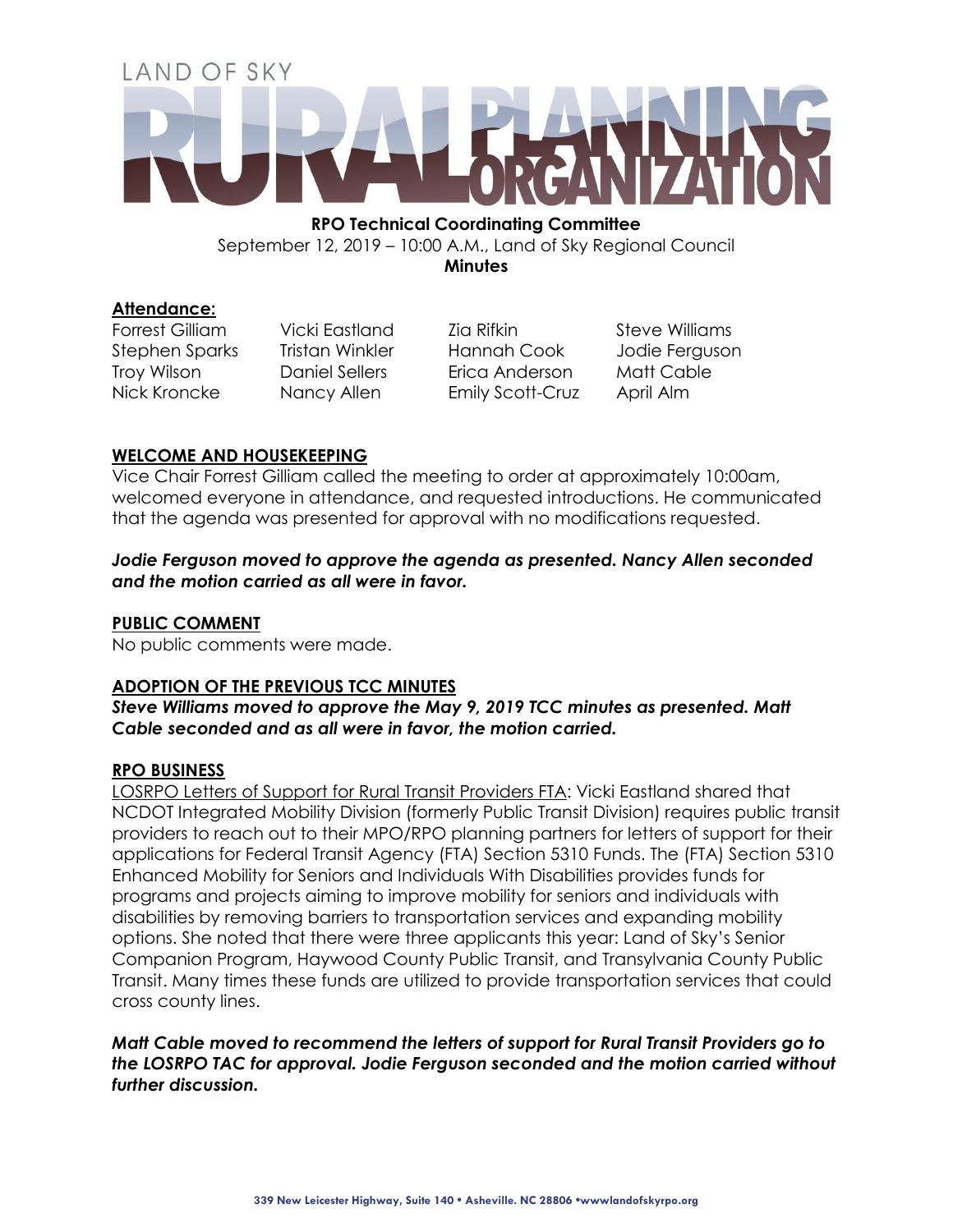Regional Trail Update: Tristan Winkler, MPO Director, provided a brief presentation on a regional trail concept being developed through a Regional Trail Workgroup made up of representatives from local governments and non-profits from across the state. The Regional Trail Plan is anticipated to document a vision of a connected trail system, based on local plans, as well as a brand.

Tristan Winkler communicated that the Regional Trail Workgroup has been working to stitch together the regional connectivity, which is very important to an initiative such as this. He presented a conceptual map from the workgroup that includes trails that cross county lines and shows the concept of the regional trail through alignments. The regional trail connects all five counties in the LOSRPO region. These sections of the regional trail are all conceptualized in plans; for those areas that are not in a plan, jurisdictions are looking at ways to include the missing pieces in upcoming plans. Tristan Winkler noted that this is a big concept and is something that could be more than the sum of its parts. He informed the TCC that an online map is under development and there are hopes to fundraise and brand the trail. The brand is imagined to have a local flair and highlight the region. Tristan Winkler noted that the Hellbender Trail is the recommended name from the workgroup.

Discussion occurred about the regional trail plan and whether there were other trails, noted in plans, which were not shown on the map. Vicki Eastland shared that already existing facilities are being looked at as destinations.

#### *Informational only- no action required.*

NCDOT I-26 Communication Plan: Vicki Eastland shared that, currently, there are several projects programmed to widen I-26 from Hendersonville to Weaverville. Disruptions from construction are expected as with any major transportation improvement project.

Wanda Austin explained the plan to communicate upcoming construction activities on the I-26 Corridor and efforts to mitigate traffic disruptions. She noted that the NCDOT construction website would be utilized as a communications platform with up-to-date information. She informed the TCC that the Buncombe County portion of the project has been let and the Henderson County portion should be let soon. Wanda Austin shared that there is an upcoming question and answer session with local media in the region. WLOS plans to use their "State of the Road" segment to communicate mitigation plans for traffic disruptions. She noted that the Mountain TMC is up and running and would coordinate with NCDOT and Emergency Management. Coordination of alternate routes is under development. She also noted that US 25 is the main (alternate) corridor and 191 and 280 are also involved, among other routes. The I-26 project requires a massive shift to move traffic to alternate routes.

Wanda Austin shared that NCDOT would also be working with Social Media sites to disseminate information. Additionally, two-lanes along project routes would be open at all times and much of the constructions may be done during off-peak hours.

#### *Informational only- no action required.*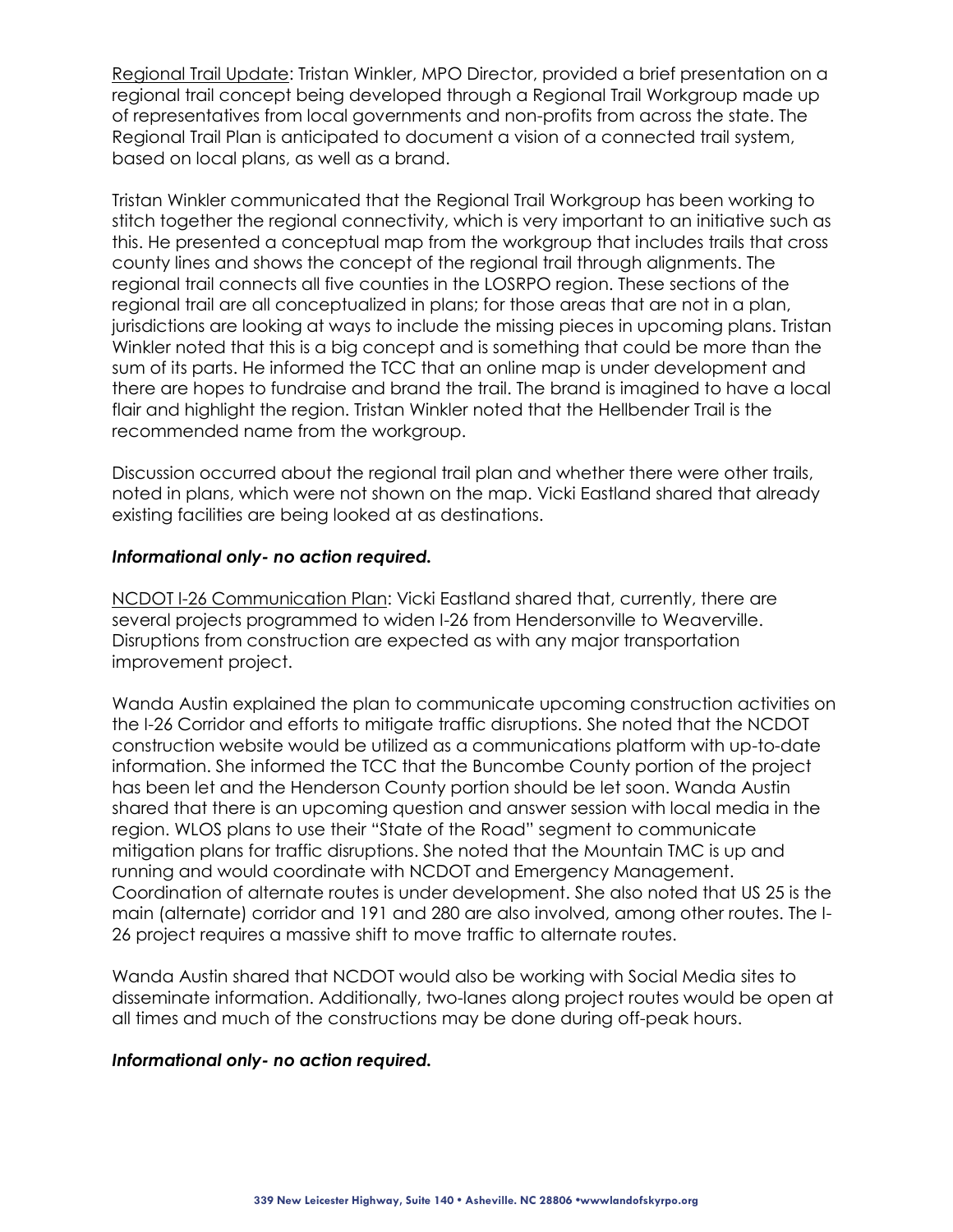NCDOT Complete Streets Policy Update: Vicki Eastland shared that the NC Board of Transportation recently passed an update to its Complete Streets Policy. She noted that the complete policy documentation is available and shared that one of the most exciting aspects of the new policy is the inclusion of alternate modes with the construction of highway projects and the updated cost share. She shared that under the updated policy, it is especially important for jurisdictions to include non-highway projects in local plans. When that occurs, under the updated policy, when a highway project is funded, non-highway projects along the route could be funded without a match as long as the project is in a local plan. Also, transit projects along highway corridors could be funded with no match, too. Ongoing projects in the STIP, which have adjacent project modes could be funded without a cost share with highway projects.

## *Information item only- no action required.*

2020-2029 STIP and SPOT6.0 Timeline Updates: Vicki Eastland shared that the 2020-2029 Statewide Transportation Improvement Program (STIP) was developed between 2017- 2019 through NCDOT's prioritization process, SPOT 5 or P5.0. The STIP is made up of highway and non-highway projects that use state or federal transportation funds Some projects are carried over from the previous STIP and others are a result of P5.0. The entire LOSRPO STIP is available on the LOSRPO website:

[http://www.landofsky.org/pdf/LGS/RPO/LOSRPO\\_2019STIP.pdf.](http://www.landofsky.org/pdf/LGS/RPO/LOSRPO_2019STIP.pdf) The full statewide document may be viewed on the NCDOT website: [https://www.ncdot.gov/initiatives](https://www.ncdot.gov/initiatives-policies/Transportation/stip/Documents/2020-2029-final-stip.pdf)[policies/Transportation/stip/Documents/2020-2029-final-stip.pdf.](https://www.ncdot.gov/initiatives-policies/Transportation/stip/Documents/2020-2029-final-stip.pdf) Vicki Eastland noted that while project timelines may have changed, if a project was in the STIP previously, it has carried over.

Vicki Eastland communicated that NCDOT has released an updated schedule for P6.0 that moves several key dates for the process. Vicki Eastland shared key dates with the TCC including that local meetings to select project submittals would occur September 2019 thru January 2020.

Other updates to the SPOT6 timeline include draft project submittal lists are due by February 2020; final project list approved by LOSRPO TAC in March 2020; project prioritization public survey released winter/spring 2019/2020; draft statewide programmed projects and SPOT scores released end of February 2021; LOSRPO local input points methodology due March 1, 2021; Local input projects due May 28, 2021; local input points for Division Needs projects due October 29, 2021; and, the draft 2023- 2032 STIP released February 2022.

#### *Informational item only- no action required.*

Elect New TCC Chair and Vice Chair: Vicki Eastland shared that Chair Daniel Cobb is no longer with the City of Brevard. Due to this, the TCC needs to elect officers. Forrest Gilliam is the current Vice Chair. The term is two years with the ability to serve two consecutive terms. Vicki Eastland opened the floor for officer nominations.

## *Nancy Allen moved to elect Forrest Gilliam as Chair and Jodie Ferguson as Vice Chair. Matt Cable seconded the motion, which carried as all were in favor.*